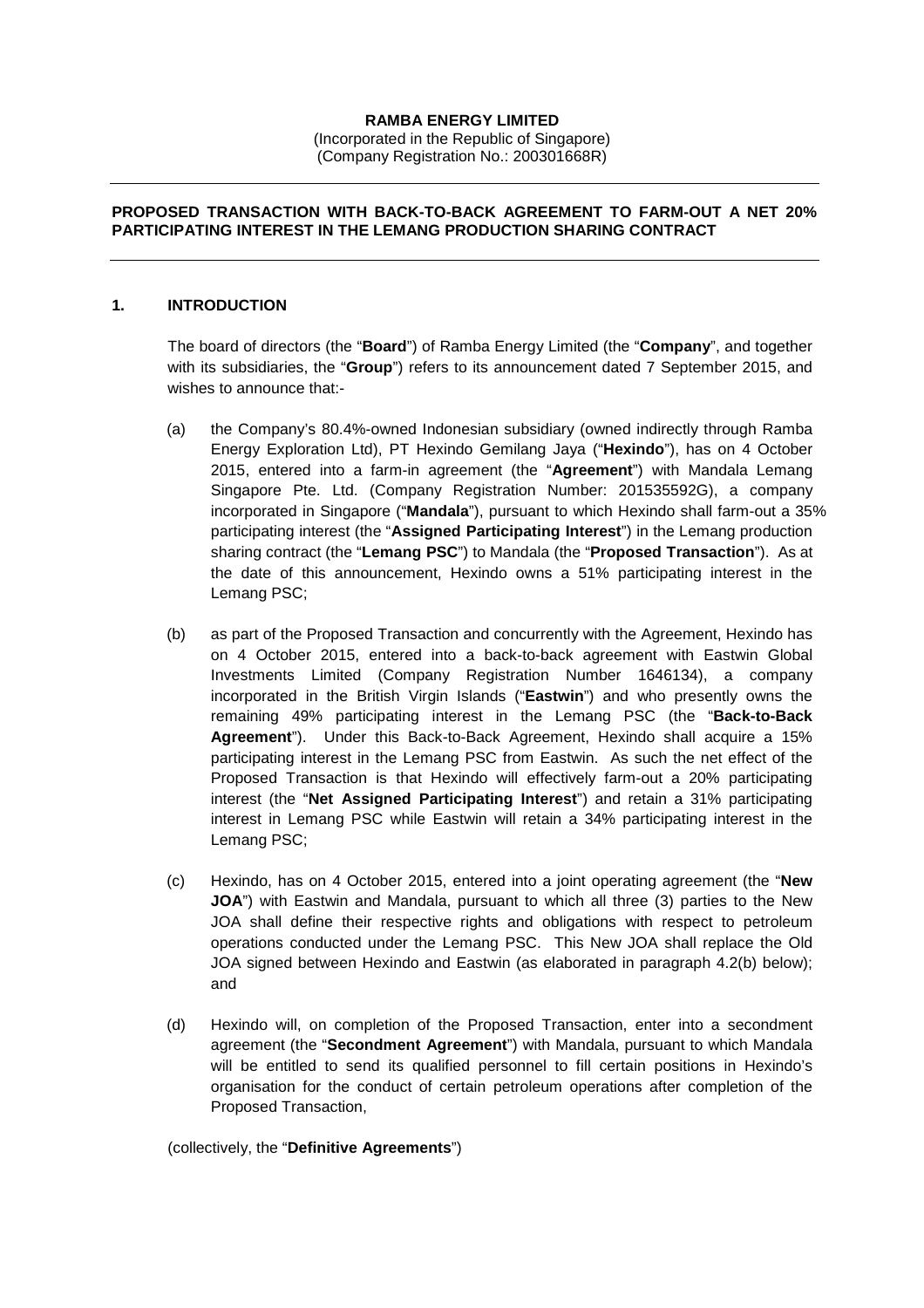# **2. INFORMATION ON THE LEMANG BLOCK,MANDALA AND EASTWIN**

### **2.1 Information on the Lemang block**

The Lemang block is located in the northernmost part of the hydro-carbon rich South Sumatra basin, a proven region for oil and gas production with transportation infrastructure already in proximity. The Lemang PSC was initially entered into on 18 January 2007, and this contract granted Hexindo and PT Indelberg Indonesia ("**Indelberg**") the right to join and assist Badan Pelaksana Kegiatan Usaha Hulu Minyak Dan Gas Bumi ("**BP Migas**") in the exploration for, exploitation of and development of the potential resources within the Lemang block.

## **2.2 Information on Mandala**

Mandala is a wholly-owned subsidiary of Mandala Energy Limited, which is a South East Asia focused oil and gas exploration and production company. Mandala Energy Limited was founded in March 2015 and headquartered in Singapore. Mandala Energy Limited is backed by Kohlberg Kravis Roberts & Co., a global investment firm with approximately US\$100 billion of assets under management across a wide range of asset classes.

## **2.3 Information on Eastwin**

On 26 August 2011, the Government of Indonesia had approved the substitution by Eastwin as the new owner of the 49% participating interest in the Lemang PSC, and Hexindo and Eastwin subsequently signed the Old JOA (as defined below) on 19 December 2011.

# **3. RATIONALE FOR THE PROPOSED TRANSACTION WITH BACK-TO-BACK AGREEMENT**

The rationale for the Proposed Transaction with the Back-to-Back Agreement is as follows:-

- (a) The Proposed Transaction will improve liquidity in the Group and allow the Group to improve its financial position. This will grant the Company additional resources to take advantage of opportunities for new projects that may arise;
- (b) The Proposed Transaction enhances the Company's ability to manage its future risks while also strengthening its financial and capital resources;
- (c) The Proposed Transaction will allow the Company to realise value for its shareholders. The Company acquired a 41% participating interest in the Lemang PSC in 2009 for US\$7,000,000. Therefore, the Consideration of up to US\$102,600,000 (as explained below) that Hexindo may receive from Mandala for a net 20% participating interest in the Lemang PSC represents a significant increase in the value of its participating interest in the Lemang PSC for the Company; and
- (d) The Proposed Transaction together with the Back-to-Back Agreement will ensure that the Company, Mandala and Eastwin each maintain a relatively balanced participating interest vis-à-vis one another in the Lemang PSC. Furthermore, as Eastwin is not the operator under the Old JOA, they are not able to provide all the necessary representations and warranties that are required by Mandala for their farm-in. The current arrangement will allow Hexindo to provide such representations and warranties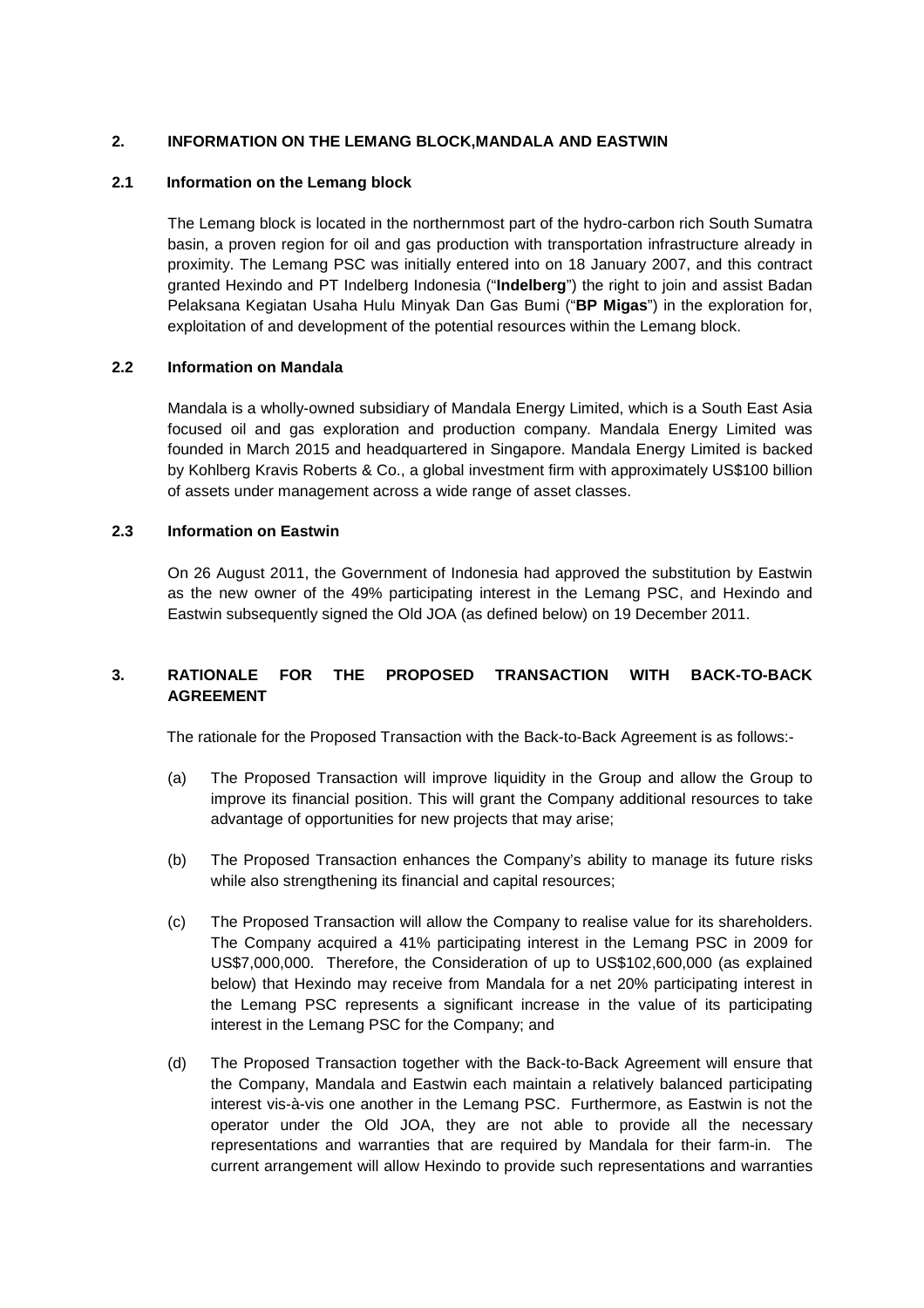to Mandala under the Agreement, while enabling Hexindo to retain a 31% participating interest through the Back-to-Back Agreement.

# **4. PRINCIPAL TERMS OF THE PROPOSED TRANSACTION**

### **4.1 Consideration for the Proposed Transaction**

The aggregate consideration for the Proposed Transaction is up to US\$102,600,000, which is arrived at after deducting the amount payable to Eastwin pursuant to the Back-to-Back Agreement (collectively, the "**Consideration**"), and is to be satisfied as follows:-

- (a) the cash sum of US\$15,000,000 ("**Initial Cash Payment**"), which includes a US\$5,000,000 advance ("**Advance**");
- (b) an additional payment in respect of costs incurred by Hexindo between the date of the Agreement and the date of completion of the Proposed Transaction ("**Completion Date**");
- (c) crude oil reserve bonuses of up to US\$68,000,000, based on the estimated proved and probable ("**2P**") ultimate recoverable volumes, payable by Mandala following each issuance of a reserve certificate by an independent petroleum engineer;
- (d) natural gas reserve bonuses of up to US\$10,000,000, based on estimated 2P ultimate recoverable volumes, payable following each issuance of a reserve certificate provided by an independent petroleum engineer;
- (e) a new commercial discovery bonus of US\$4,800,000; and
- (f) the provision of a financial carry arrangement by Mandala to Hexindo, being a partial carry on 3 exploration wells, of up to US\$1,600,000 each.

When arriving at the amount for the Consideration, the Company shall take into account (i) the existing cost recovery pool amount; (ii) the approved Plan of Development; (iii) the costs required to reach production; (iv) the Company's reserves report as of 31 December 2014; and (v) other exploration leads and prospects within the Lemang block.

# **4.2 Conditions Precedent**

Completion of the Proposed Transaction shall be conditional on the following conditions having been fulfilled or waived in accordance with the Agreement:-

- (a) the passing of a resolution at a general meeting of the Company to approve the sale and assignment of the Assigned Participating Interest by Hexindo to Mandala in the agreed terms, unless the requirement for such resolution is waived in writing (with a copy provided to Mandala) by the SGX-ST;
- (b) receipt by Hexindo, in accordance with the terms of the existing joint operating agreement dated 19 December 2011 entered into between Hexindo and Eastwin relating to the Lemang PSC ("**Old JOA**"), of written consent from Eastwin to the sale and assignment of the Assigned Participating Interest from Hexindo to Mandala and a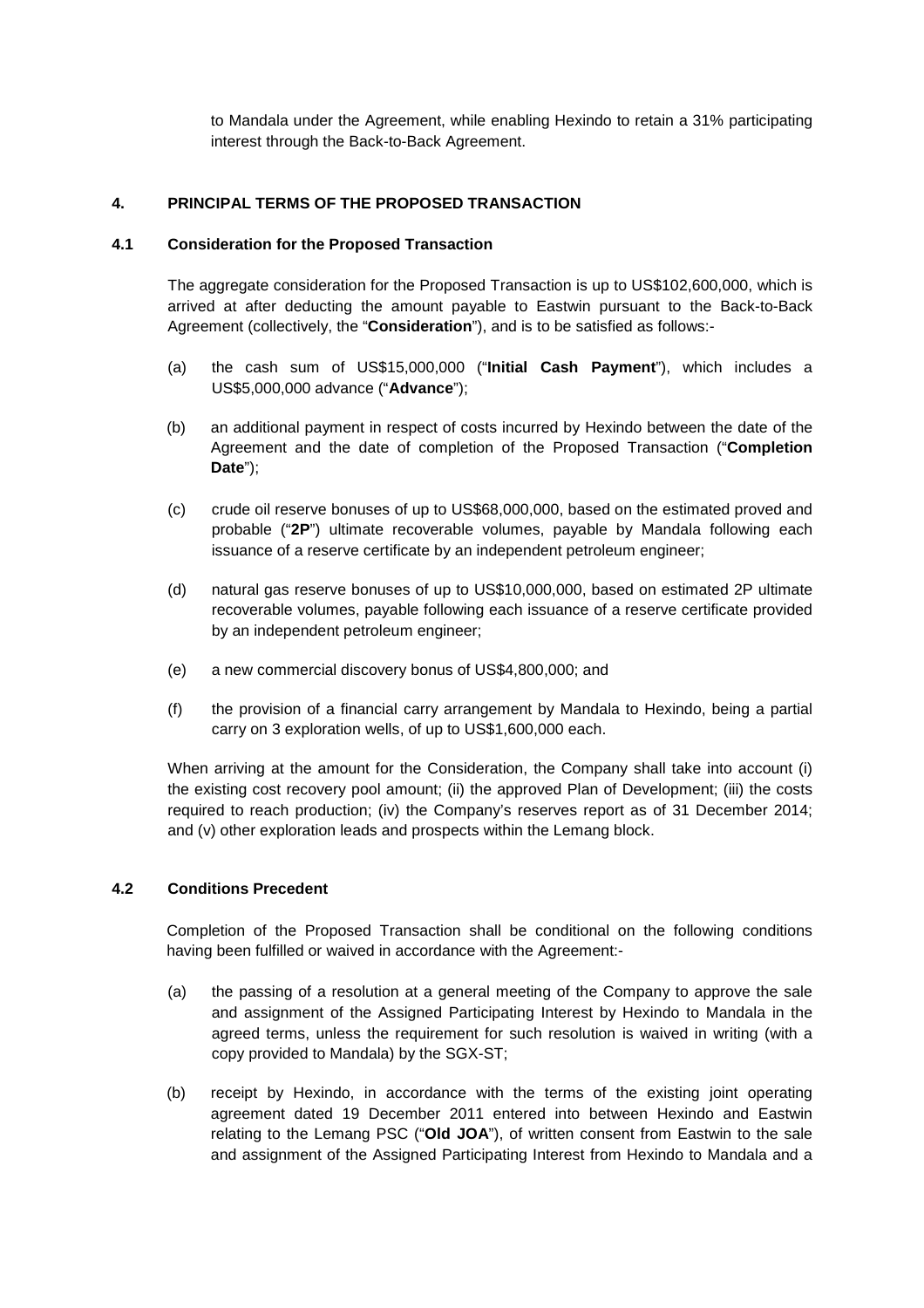waiver from Eastwin of its preferential rights to acquire the Assigned Participating Interest granted under the terms of the Old JOA; and

(c) receipt by Hexindo of the written approval of SKK Migas, the Government of Indonesia and any other Governmental Authority of the sale and assignment by Hexindo of the Assigned Participating Interest to Mandala without the imposition of any conditions for approval in excess of those (if any) which are usually imposed in similar circumstances, or which are, in the reasonable opinion of Mandala, unusual or onerous in the context of onshore Indonesian petroleum operations.

# **5. FINANCIAL INFORMATION**

## **5.1 Value of the Net Assigned Participating Interest**

Based on the unaudited financial statements of Hexindo as at 30 June 2015, the value of the Net Assigned Participating Interest is approximately S\$15.1 million. The net proceeds (based on the Initial Cash Payment less Advance) is approximately S\$11.5 million ("**Net Proceeds**"), after deducting professional fees and expenses.

As the final Net Proceeds from the Proposed Transaction are subject to the conditions set out in paragraph 4.1 of this announcement, the excess or deficit of Net Proceeds over the value of the Net Assigned Participating interest and estimated gain or loss from the Proposed Transaction shown below are solely for illustrative purposes only.

| Value of the Net Assigned | S\$15.1 million                                    |
|---------------------------|----------------------------------------------------|
| Participating Interest    |                                                    |
| Net Proceeds              | S\$11.5 million                                    |
| Net loss on farm-out      | $(S$3.6)$ million <sup><math>(1), (2)</math></sup> |

(1) In the event that the Akatara 2P ultimate recoverable volume achieves 10 million barrels or more of oil, there will be a net gain from this Proposed Transaction of approximately US\$3.4 million (S\$4.4 million equivalent)

(2) In the event the Consideration were to be fully received, the net gain from this Proposed Transaction will be approximately US\$74.4 million (S\$100.1 million equivalent).

# **6. RELATIVE FIGURES COMPUTED ON THE BASES SET OUT IN RULE 1006 OF THE LISTING MANUAL**

Based on the Company's latest announced consolidated accounts as at 30 June 2015, the relative figures computed for the bases set out in Rule 1006 of the Listing Manual Section A: Mainboard Rules ("**Listing Manual**") of the Singapore Exchange Securities Trading Limited ("**SGX-ST**") in respect of the Proposed Transaction combined with the Back-to-Back Agreement are as follows:-

| Rule                |                                                                                                     | <b>Relative Figure</b> |
|---------------------|-----------------------------------------------------------------------------------------------------|------------------------|
| <b>Rule 1006(a)</b> | Net asset value of the assets<br>to be disposed of, compared<br>with the Group's net asset<br>value | 18.0%                  |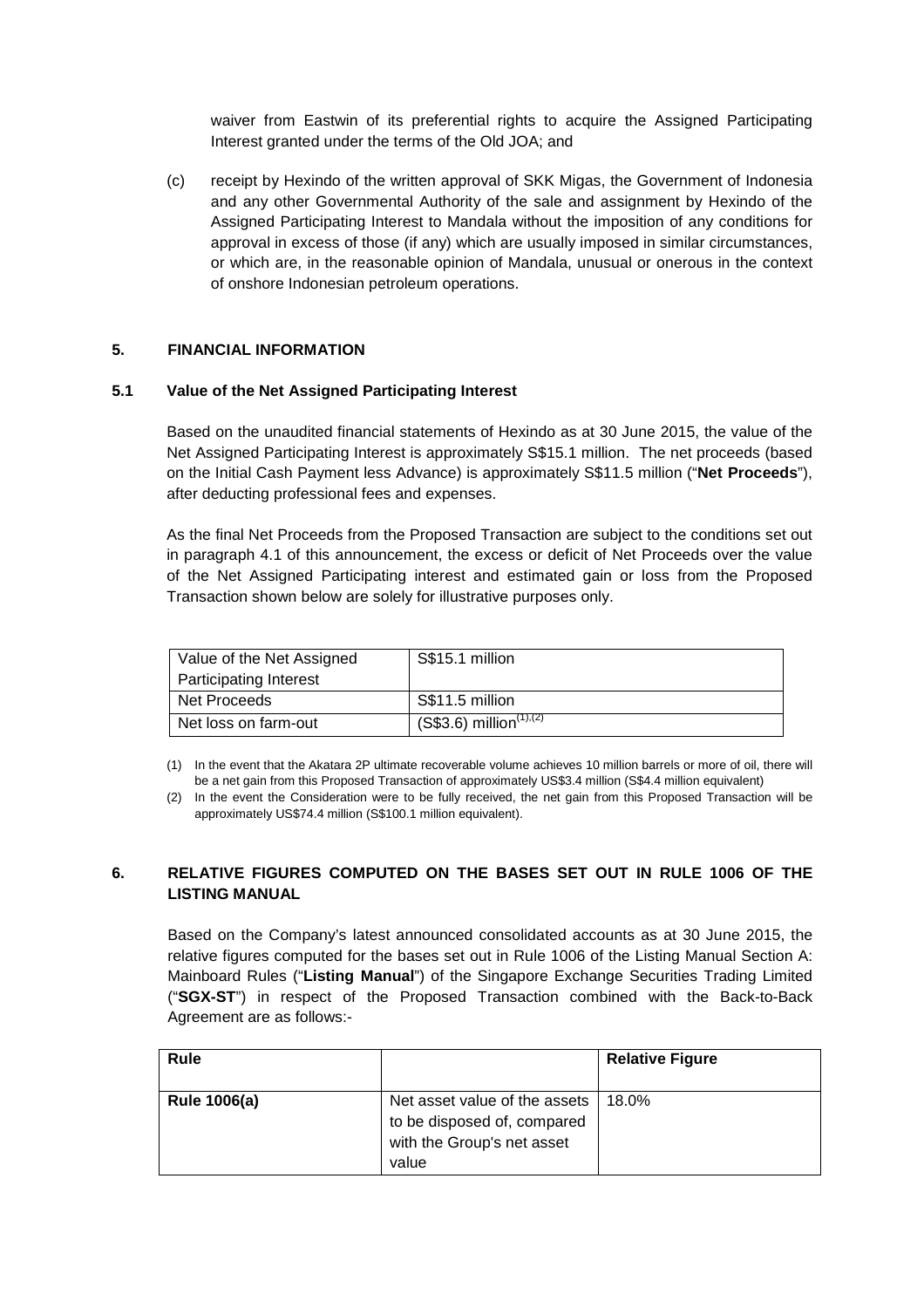| <b>Rule 1006(b)</b> | Net loss attributable to the   | 8.4%           |
|---------------------|--------------------------------|----------------|
|                     | assets acquired or disposed    |                |
|                     | of, compared with the          |                |
|                     | Group's net loss               |                |
| <b>Rule 1006(c)</b> | Aggregate value of the         | 151.5%         |
|                     | Consideration given or         |                |
|                     | received, compared with the    |                |
|                     | issuer's market capitalisation |                |
|                     | based on the total number of   |                |
|                     | issued shares excluding        |                |
|                     | treasury shares                |                |
| Rule 1006(d)        | The number of equity           | Not applicable |
|                     | securities issued by the       |                |
|                     | issuer as consideration for    |                |
|                     | an acquisition, compared       |                |
|                     | with the number of equity      |                |
|                     | securities previously in issue |                |
| <b>Rule 1006(e)</b> | Aggregate volume or            | 36.7%          |
|                     | amount of proved and           |                |
|                     | probable reserves to be        |                |
|                     | disposed of, compared with     |                |
|                     | the aggregate of the group's   |                |
|                     | proved and probable            |                |
|                     | reserves                       |                |

For the avoidance of doubt, the above relative figures have been calculated assuming the farm-out of the Net Assigned Participating Interest. As the relative figures computed on the bases set out in Rule 1006(c) and (e) of the Listing Manual exceeds 20%, the Proposed Transaction with the Back-to-Back Agreement is considered a "major transaction". Accordingly, the Proposed Transaction with the Back-to-Back Agreement must be made conditional upon approval by shareholders in general meeting pursuant to Rule 1014(2) of the Listing Manual. However, the Company will be submitting an application to SGX-ST for a waiver of the requirement to seek shareholders' approval for the Proposed Transaction together with the Back-to-Back Agreement (the "**Waiver**") based on, inter alia, the following reasons:-

- (a) The Group's core businesses include oil and gas exploration and production with Indonesia being its main area of business. Therefore, it is within the ordinary course of the Group's business to acquire and dispose of and to be a party to farm-in and farmout deals involving participating interests in oil and gas exploration blocks, and to realise its investments as and when appropriate; and
- (b) The Board is of the unanimous opinion that the Proposed Transaction will not have an impact on the existing operations of the Group's business, that there will be no material change in the risk profile of the Company arising from the Proposed Transaction and that the Proposed Transaction will be beneficial and not prejudicial to the Company and its shareholders.

In accordance with paragraph 3.4(b) of Practice Note 10.1 of the Listing Manual, the Company has engaged KPMG as the independent financial adviser to confirm that the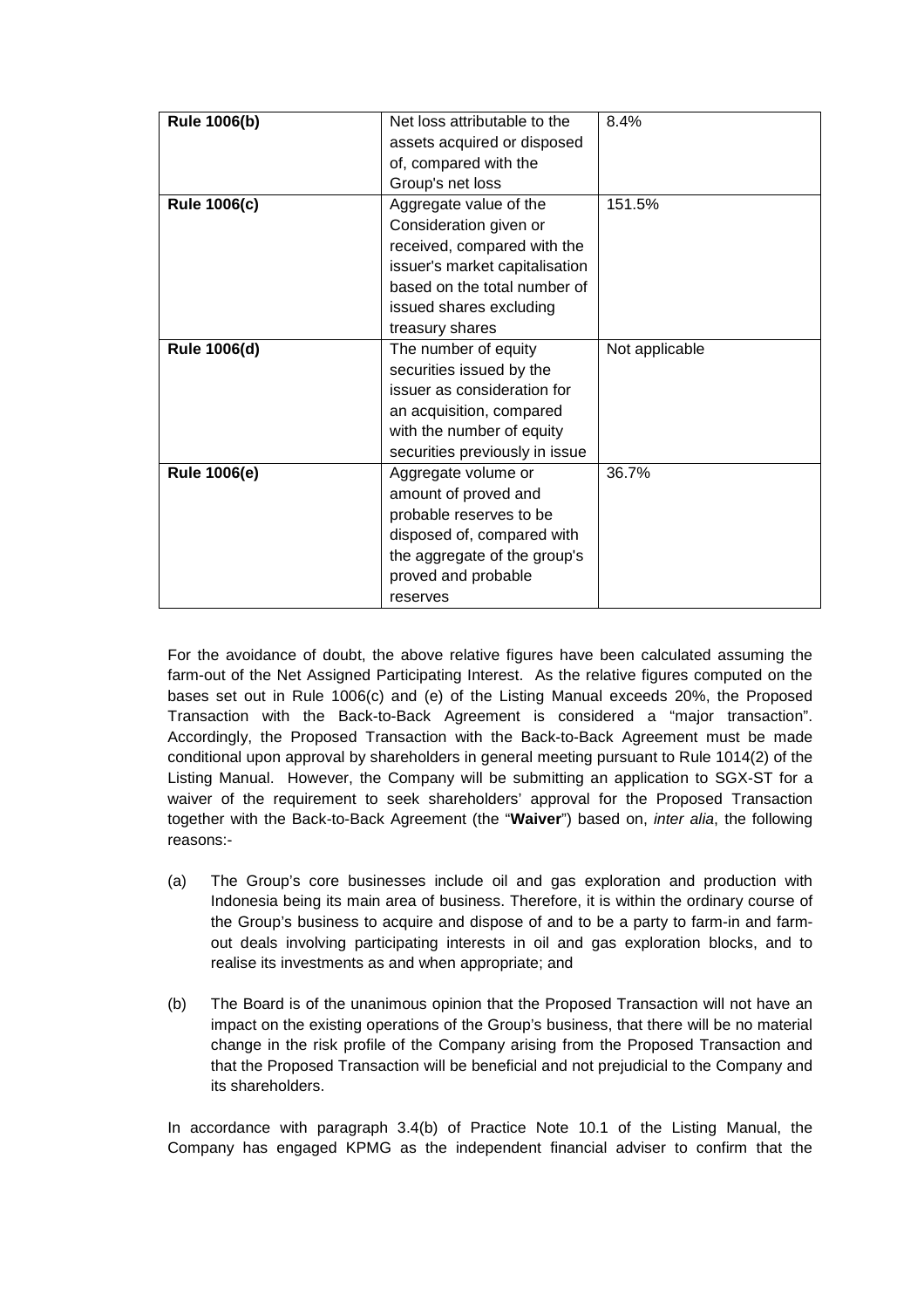opinion of the Board as stated above and their basis have been expressed by the Board after due and careful enquiry.

# **7. FINANCIAL EFFECTS OF THE PROPOSED TRANSACTION**

The following pro forma financial effects of the Proposed Transaction on the net tangible assets ("**NTA**") per share of the Company ("**Share**") and its loss / earnings per Share ("**LPS / EPS**") are purely for illustrative purpose only. They are calculated assuming the farm-out of the Net Assigned Participating Interest and are based on the latest audited consolidated financial statements of the Group for the year ended 31 December 2014 ("**FY2014**"):-

# **NTA**

Assuming that the Proposed Transaction and Back-to-Back Agreement had been completed on 31 December 2014 and based on the Group's audited financial statements for FY2014, the effects on the NTA per Share of the Group are as follows:

|                                    | <b>Before the</b><br><b>Proposed</b><br><b>Transaction</b> | <b>After the Proposed Transaction</b> |                        |
|------------------------------------|------------------------------------------------------------|---------------------------------------|------------------------|
|                                    |                                                            | Minimum $(2)$                         | Maximum <sup>(3)</sup> |
| NTA $(S$^{(000)}$                  | 63,564                                                     | 59,939                                | 163,694                |
| Number of issued Shares<br>('000)  | 385,262                                                    | 385,262                               | 385,262                |
| NTA per Share<br>(Singapore cents) | 16.5                                                       | 15.56                                 | 42.49                  |

(1) NTA is computed based on total assets less total liabilities and less intangible assets.

(2) Computed based on the Initial Cash Payment less Advance

(3) Computed based on the Consideration

# **LPS / EPS**

Assuming that the Proposed Transaction and Back-to-Back Agreement had taken place on 1 January 2014 and based on the Group's audited financial statements for FY2014, the effects on the LPS of the Group are as follows:

|                                                                                                     | <b>Before the</b><br><b>Proposed</b><br><b>Transaction</b> | <b>After the Proposed Transaction</b> |                        |
|-----------------------------------------------------------------------------------------------------|------------------------------------------------------------|---------------------------------------|------------------------|
|                                                                                                     |                                                            | Minimum <sup>(2)</sup>                | Maximum <sup>(3)</sup> |
| Net (loss)/profit<br>attributable to<br>shareholders (S\$ '000)                                     | (11, 930)                                                  | (15, 555)                             | 88,200                 |
| Weighted average number<br>of Shares used in the<br>computation of basic<br>loss/earnings per Share | 367,702,195                                                | 367,702,195                           | 367,702,195            |
| Basic (loss)/earnings per                                                                           | (3.24)                                                     | (4.23)                                |                        |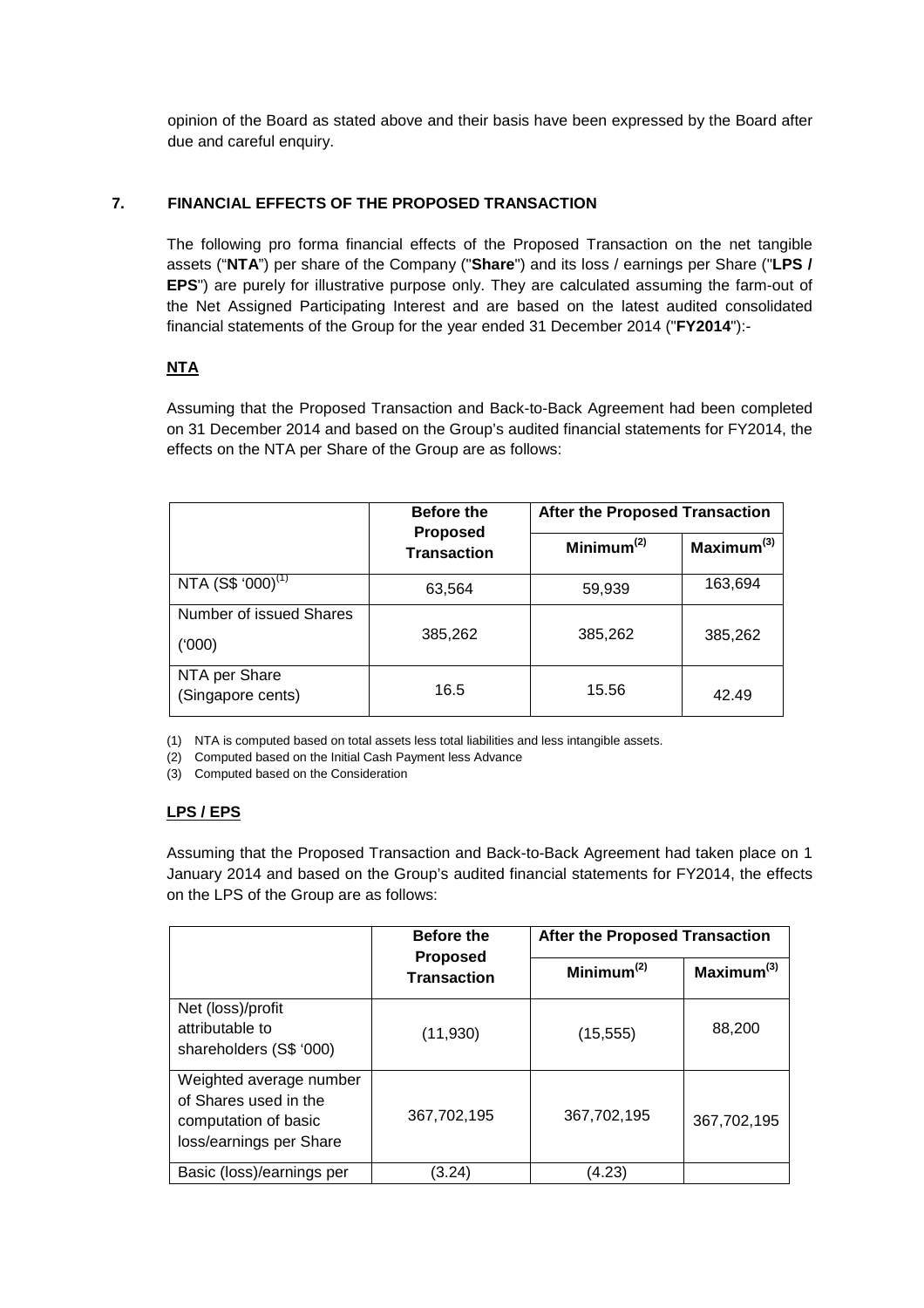| Share (in cents) $(1)$ |  | 23.99 |
|------------------------|--|-------|
|                        |  |       |

- (1) Basic (loss)/earnings per Share is computed based on the weighted average number of Shares for the full financial year.
- (2) Computed based on the Initial Cash Payment less Advance
- (3) Computed based on the Consideration

### **8. DIRECTORS' AND CONTROLLING SHAREHOLDERS' INTERESTS**

None of the directors of the Company, substantial shareholders or controlling shareholders has any interest, direct or indirect, in the Proposed Transaction.

#### **9. DETAILS OF ANY SERVICE CONTRACTS**

No director is proposed to be appointed to the Company in connection with the Proposed Transaction.

# **10. RESPONSIBILITY STATEMENT**

The directors collectively and individually accept full responsibility for the accuracy of the information given in this announcement and confirm after making all reasonable enquiries, that to the best of their knowledge and belief, this announcement constitutes full and true disclosure of all material facts about the Proposed Transaction, the transactions contemplated within, the Company and its subsidiaries, and the directors are not aware of any facts the omission of which would make any statement in this announcement misleading. Where information in this announcement has been extracted from published or otherwise publicly available sources or obtained from a named source, the sole responsibility of the directors has been to ensure that such information has been accurately and correctly extracted from those sources and/or reproduced in the announcement in its proper form and context.

## **11. CAUTIONARY STATEMENT**

Shareholders and potential investors in the Company are hereby reminded to exercise caution when dealing in the securities of the Company. In particular, shareholders and potential investors in the Company are reminded that the Proposed Transaction will be subject to various conditions. The Board wishes to emphasise that the Proposed Transaction is conditional upon, among other things, regulators' consents, approvals and/or waivers, as well as shareholders' approval in accordance with the listing rules of the SGX-ST.

Oil and gas exploration is an expensive, high-risk operation. Shareholders are therefore advised to exercise caution when dealing in shares of the Company, and should consult their legal, financial, tax and other professional advisers if they have any doubt as to the action to take.

## **12. DOCUMENTS AVAILABLE FOR INSPECTION**

The Agreement, the Back-to-Back Agreement, the New JOA and the Secondment Agreement are available for inspection during normal business hours at the registered office of the